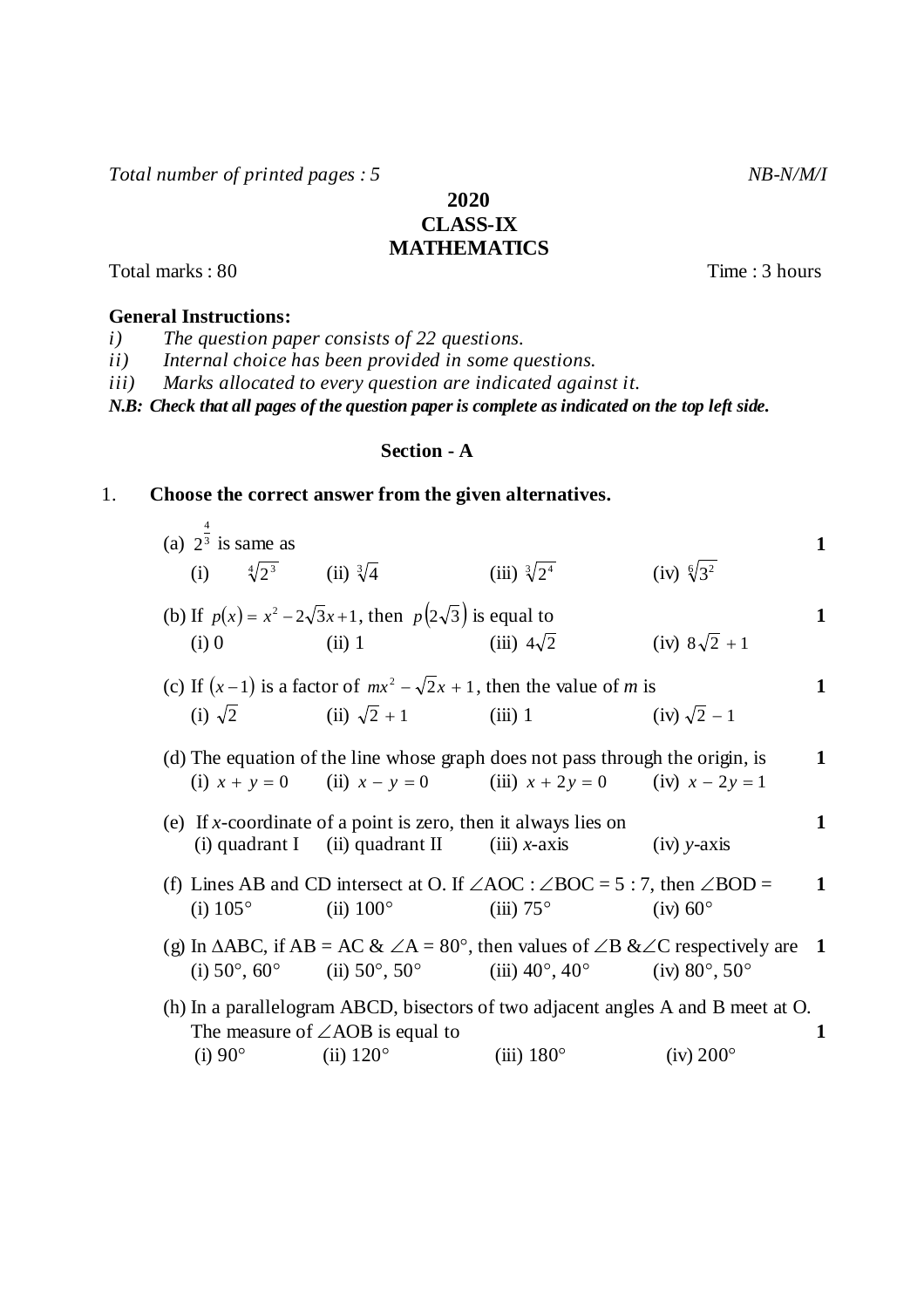|    | (i) |                                          |                                                                                          | If the area of an equilateral triangle is $9\sqrt{3}$ cm <sup>2</sup> , then its perimeter is                                                                                                |                                                                                              | $\mathbf{1}$   |
|----|-----|------------------------------------------|------------------------------------------------------------------------------------------|----------------------------------------------------------------------------------------------------------------------------------------------------------------------------------------------|----------------------------------------------------------------------------------------------|----------------|
|    |     | $(i)$ 10 cm                              | $(ii)$ 18 cm                                                                             | $(iii)$ 21 cm                                                                                                                                                                                | $(iv)$ 24 cm                                                                                 |                |
|    | (j) |                                          |                                                                                          | some students. Which of the following could be the correct answer?                                                                                                                           | An experiment was conducted. Probabilities of an event was calculated by                     | $\mathbf{1}$   |
|    |     | (i) 1.6                                  | (ii) $-\frac{2}{5}$                                                                      | (iii) $\frac{3}{2}$                                                                                                                                                                          | $(iv) \frac{2}{3}$                                                                           |                |
|    |     |                                          | <b>Section - B</b>                                                                       |                                                                                                                                                                                              |                                                                                              |                |
| 2. |     | Simplify: $(3 + \sqrt{3})(2 + \sqrt{2})$ |                                                                                          |                                                                                                                                                                                              |                                                                                              | $\overline{2}$ |
| 3. |     |                                          |                                                                                          |                                                                                                                                                                                              | If the point (3, 4) lies on the graph of the equation $3y = ax + 7$ , find the value of a. 2 |                |
| 4. |     |                                          | (ii) lies on the y-axis with ordinate 5.                                                 |                                                                                                                                                                                              | Write the coordinates of the point which: (i) lies on the x-axis with abscissa $-3$ ,        | $\overline{2}$ |
| 5. |     |                                          |                                                                                          | If $\triangle ABC \cong \triangle PQR$ , $\angle A + \angle B = 100^{\circ}$ , $AB = 3$ cm, $BC = 5$ cm, then find:<br>(i) the measure of $\angle R$ , (ii) sum of the lengths of PQ and QR. |                                                                                              | $\overline{2}$ |
| 6. |     |                                          | of the data is 63, find the value of x.<br>29, 32, 48, 50, x, $(x + 2)$ , 72, 78, 84, 95 |                                                                                                                                                                                              | The following observations have been arranged in ascending order. If the median              | $\overline{2}$ |
|    |     |                                          |                                                                                          |                                                                                                                                                                                              |                                                                                              |                |

# **Section - C**

|    | 7. <b>a.</b> Express $\frac{21}{3\sqrt{5} + \sqrt{3}}$ with rational denominator.                                                                                             |   |
|----|-------------------------------------------------------------------------------------------------------------------------------------------------------------------------------|---|
|    | $\mathbf{O}\mathbf{r}$                                                                                                                                                        | 3 |
|    | <b>b.</b> Visualise 3.765 on the number line, using successive magnification                                                                                                  |   |
| 8. | <b>a.</b> Find $p(0)$ , $p(1)$ and $p(2)$ for the polynomial, $p(t) = 2 + t + 2t^2 - t^3$ .                                                                                   |   |
|    | $O_{r}$                                                                                                                                                                       |   |
|    | <b>b.</b> Find the value of k, if $x-1$ is a factor of $p(x) = kx^2 - \sqrt{2}x + 1$                                                                                          |   |
|    | 9. Draw a quadrilateral PQRS on a graph paper whose vertices are $P(-3, 3)$ , $Q(3, 3)$ ,<br>$R(3, -3)$ and $S(-3, -3)$ . What is the special name of the quadrilateral PQRS? |   |

10. **a.** It is given that  $\angle XYZ = 64^\circ$  and XY is produced to point P. Draw a figure from the given information. If ray YQ bisects  $\angle ZYP$ , find  $\angle XYZ$  and reflex  $\angle QYP$ . **Or 3**

$$
\mathbf{h}(\mathbf{0})
$$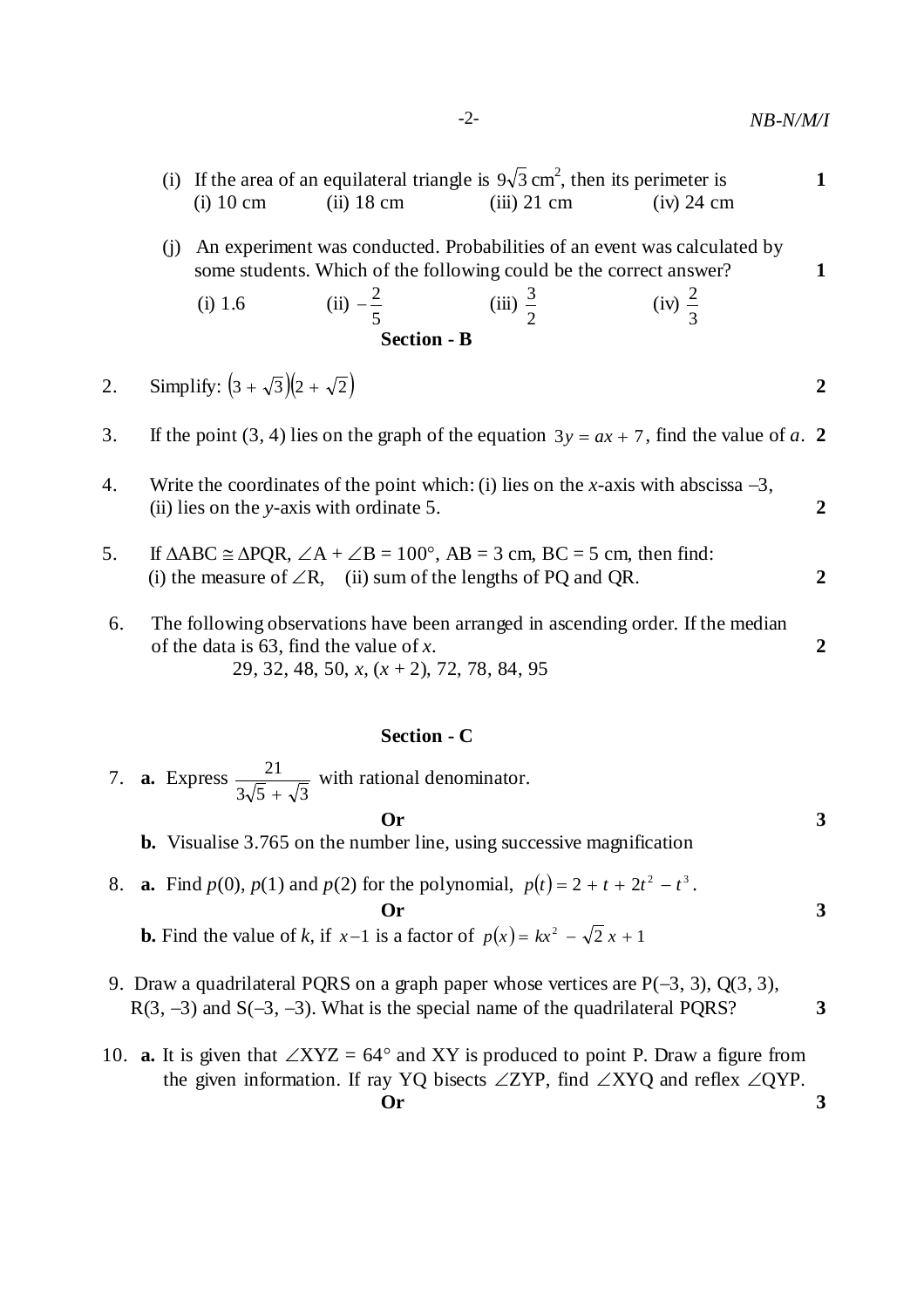

- 11. In the adjoining figure,  $\angle X = 62^\circ$ ,  $\angle XYZ = 54^\circ$ . If YO and ZO are the bisectors of  $\angle$ XYZ and  $\angle$ XZY respectively of  $\triangle XYZ$ , then find  $\angle OZY$  and  $\angle YOZ$
- 12. **a.** In the adjoining figure,  $AC = AE$ ,  $AB = AD$  and  $\angle$ BAD =  $\angle$ EAC. Show that BC = DE.
	- **b.** In the adjoining figure, if TR = TS,  $\angle 1 = 2\angle 2$ and  $\angle 4 = 2\angle 3$ , then prove that  $\triangle RBT \cong \triangle SAT$
- 13. Construct a triangle ABC in which  $BC = 8$  cm,  $\angle B = 45^\circ$  and  $AB AC = 3.5$  cm. (Traces of construction only is required.) **3**
- 14. **a.** The length, breadth and height of a room are 5m, 4m and 3m respectively. Find the cost of white washing the walls of the room and the ceiling at the rate of  $\degree$ 7.50 per m<sup>2</sup>.

**Or 3**

- **b.** The inner diameter of a circular well is 3.5 m. It is 10 m deep. Find: (i) its inner curved surface area, (ii) the cost of plastering this curved surface at the rate of  $\degree$  40 per m<sup>2</sup>.
- 15. The weight of 50 apples (in grams) from a consignment are as below:

|  |  |  | $\blacksquare$ |  |                                        |  |
|--|--|--|----------------|--|----------------------------------------|--|
|  |  |  |                |  | 113 131 75 82 204 81 84 118 110 104    |  |
|  |  |  |                |  | 107 80 141 111 123 136 78 90 115 90    |  |
|  |  |  |                |  | 110 98 106 99 84 107 186 76 82 109     |  |
|  |  |  |                |  | 100 115 125 107 115 93 119 187 139 129 |  |
|  |  |  |                |  |                                        |  |



A

B

P,  $10\sqrt{4}$ 

2 3

S

R

**3**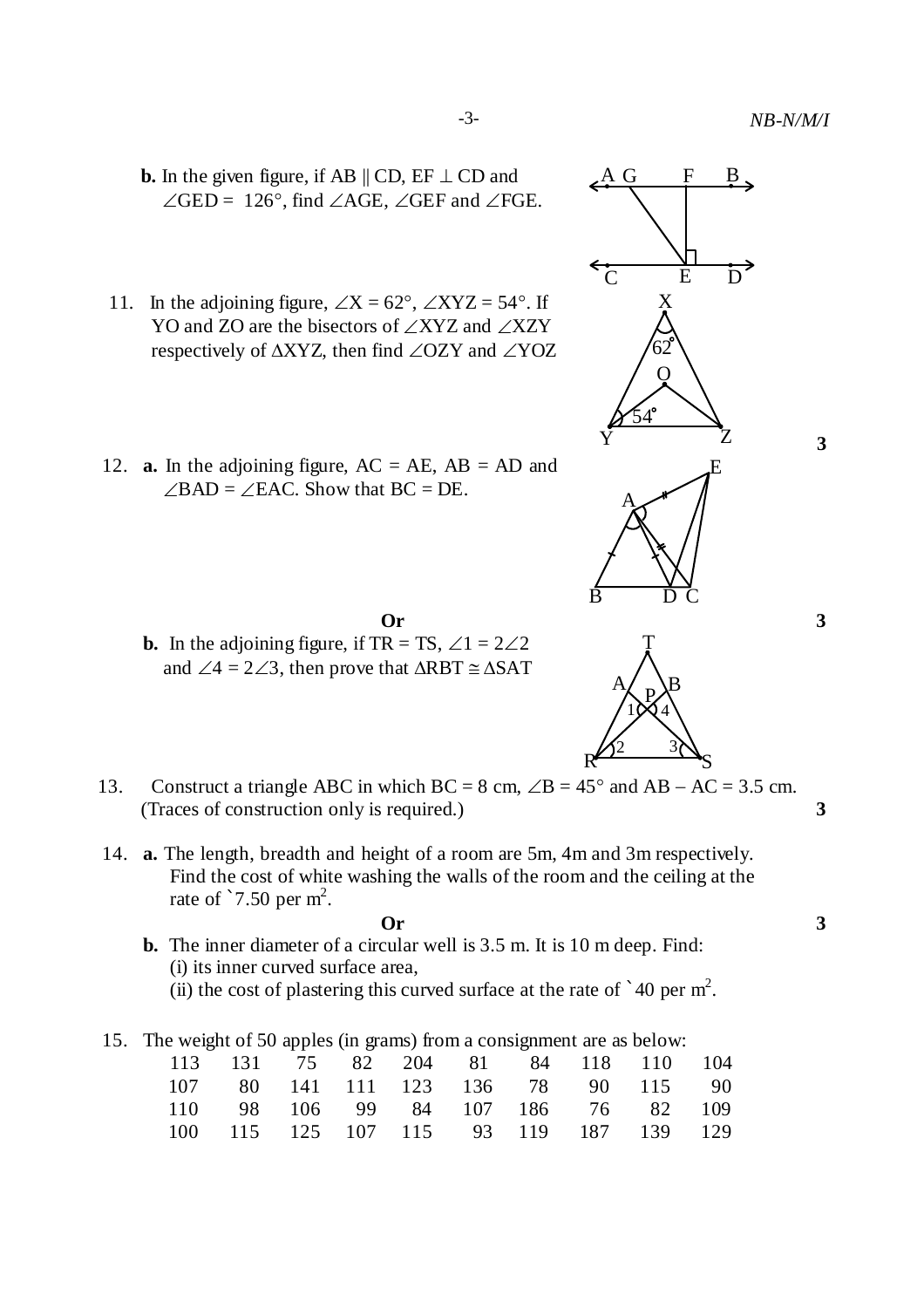130 68 123 195 111 125 86 92 126 70 Construct a grouped frequency distribution table for the above data taking class width of 20 grams if the mid-value of the first class interval is 70 grams. **3**

16. 1500 families with 2 children were selected randomly and the following data were recorded:

| $-$                         |  |  |
|-----------------------------|--|--|
| Number of families          |  |  |
| Number of girls in a family |  |  |

Compute the probability of a family, chosen at random, having (i)  $2$  girls, (ii)  $1$  girl, (iii) No girl.

Also check whether the sum of these probabilities is 1. **3** 

#### **Section – D**

17. **a.** Let R<sub>1</sub> and R<sub>2</sub> be the remainder when the polynomials  $x^3 + 2x^2 - 5ax - 7$ and  $x^3 + ax^2 - 12x + 6$  are divided by  $(x + 1)$  and  $(x - 2)$  respectively. If  $2R_1 + R_2 = 6$ , find the value of *a*. **Or 5**

- **b.** Without actual division, prove that  $(2x^4 6x^3 + 3x^2 + 3x 2)$  is exactly divisible by  $(x^2 - 3x + 2)$
- 18. **a.** The taxi fare in a city is as follows: For the first kilometre, the fare is `8 and for the subsequent distance, it is `5 per km. Taking the distance covered as *x* km and total fare as `*y*, write a linear equation for this information and draw its graph. **Or 5**
	-
	- **b.** The force exerted to pull a cart is directly proportional to the acceleration produced in the body. Express this statement as a linear equation in two variables and draw the graph of the same by taking the constant mass equal to 6 kg. Read from the graph the force required when the acceleration produced is: (i)  $5 \text{ m/sec}^2$  (ii)  $6 \text{ m/sec}^2$ .
- 19. **a.** In  $\triangle ABC$  and  $\triangle DEF$ ,  $AB = DE$ ,  $AB \parallel DE$ ,  $BC = EF$ and BC || EF. Vertices A, B and C are joined to vertices D, E and F respectively. Show that: (i) quadrilateral ABED is a parallelogram, (ii) quadrilateral BEFC is a parallelogram, (iii) AD  $\parallel$  CF and AD = CF, (iv) quadrilateral ACFD is a parallelogram,  $(v) AC = DF.$





**b.** ABCD is a rhombus and P, Q, R and S are the mid-points of the sides AB, BC, CD and DA respectively. Show that the quadrilateral PQRS is a rectangle.